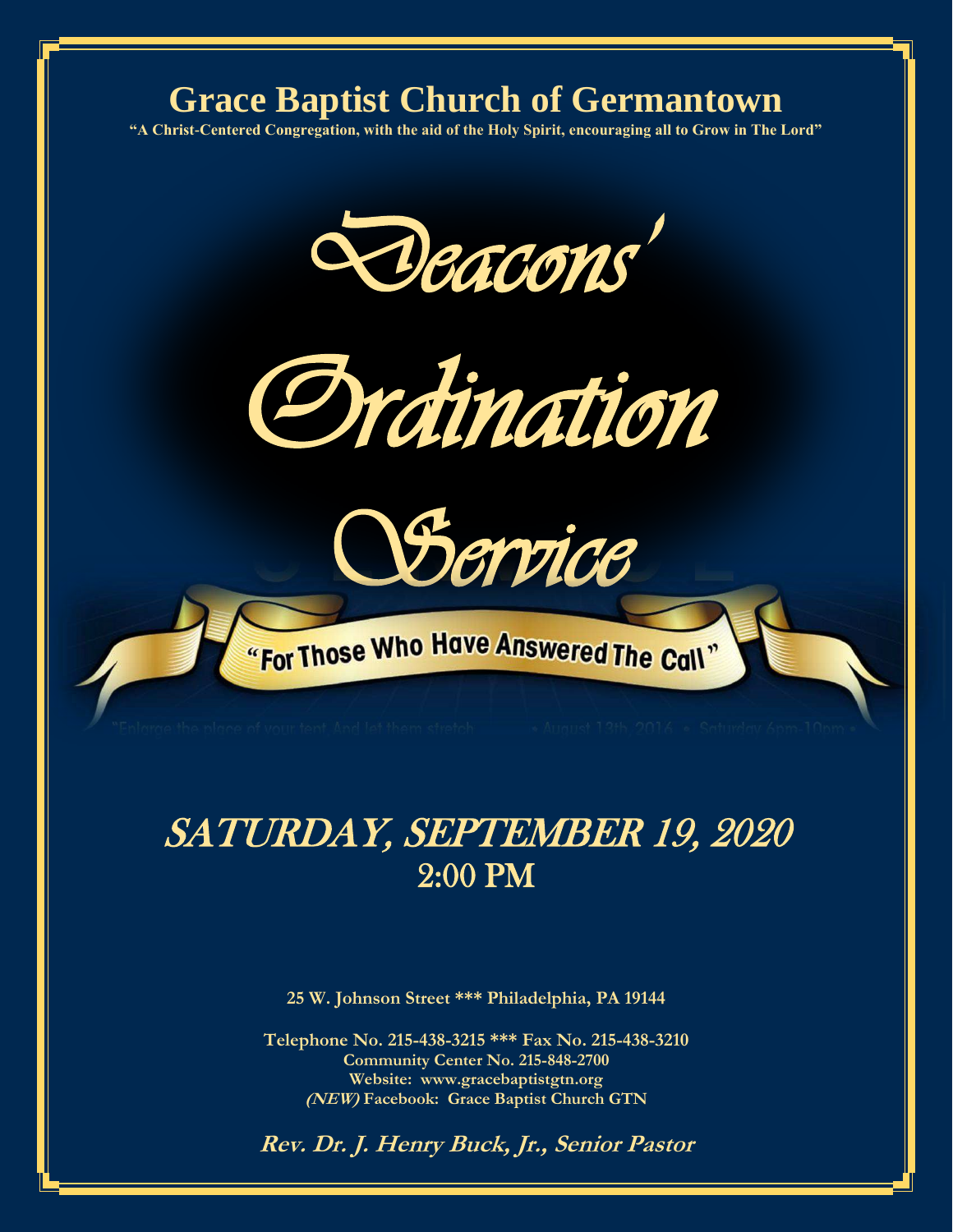

## **Appr. Deacon Candace Matthews-Bass**

Strongly committed to developing others, both in individual goals as well as artistically, Candace has made her gift of communication through advocating, training and teaching her life and career.

Candace began dance training at the Diane Matthews School of Dance Arts at age 6. For 16 years she studied ballet, tap, modern jazz and tumbling. Candace continued dancing while she attended Drexel University where she obtained her Bachelors of Science in Psychology. While at Drexel, Candace was a performer and choreographer with the Drexel University Dance Ensemble as well as the captain of Drexel's first university dance team.

Candace's professional career in dance includes two seasons with Body Language Dance Company as well as a featured performer in Freedom

Theatre's Alkynza Dance production. She additionally has been a member of West Chester Dance Works for over 20 years, both as principle dancer and corps performer. Candace's most notable credit includes being featured in the original production, *Rachel Harris: One Woman Over the Line* which ran for 4 years. Additionally, Candace directs and choreographs for West Chester Dance Works' Dance Team, DM Dance Machine and assists in artistic direction alongside of Diane Matthews, Artistic Director. Other credits include performances in various venues in the Greater Philadelphia Area including the Wachovia Center, Painted Bride, the Philadelphia Art Museum and several colleges and universities. Candace has also enjoyed teaching Modern Jazz and Hip Hop to dancing school students aged 7 and up for over 20 years.

Although previously a member of Second Presbyterian Church in West Chester, Candace committed to join Grace Baptist Church of Germantown (her husband's church) in 2003, where she had an opportunity to combine her skills and passion for dance with ministry. Candace became the choreographer and artistic coordinator of the first formal praise dance ministry, Expressions of Praise, under the leadership of Rev. Dr. G. Daniel Jones. Blessed with a small group of peer leaders, Candace teaches and develops choreography, costuming and music selection for an intergenerational praise dance ministry with dancers ages 9 to 70. This group has ministered from Philadelphia to Virginia celebrating God's promises through dance excellence at local events, special services, conferences and retreats for over 15 years.

The call on Candace's life as an advocate and communicator has expanded beyond dance and manifested in her previous positions of case manager, counselor and program manager with multiple Philadelphia area nonprofits. Though dancing is in her soul, Candace is also very passionate about human development through vocational training for her full-time employer, Philabundance. This role enables Candace the ability to serve Philadelphia residents pressing through difficult circumstances to change their lives through support and employment opportunities; a role she has grown for 20 years alongside a team of talented and passionate colleagues. Though a secular environment, Philabundance has enabled her to hone her servant leadership skills and passion for our neighbors in need.

Especially following the completion of her Master of Arts degree in Urban Studies, Candace knows affirmatively that God has been blessing her and enabling the talents, energy and strength necessary to balance these roles with being a wife to her husband, Larry, and mother of two (Kiara and Larry, Jr.); the most important calls on her life. As a believer, it is each person's responsibility to serve others as Christ did and to love your neighbor as yourself. Candace works every day to honor God through these principles at work, church and home.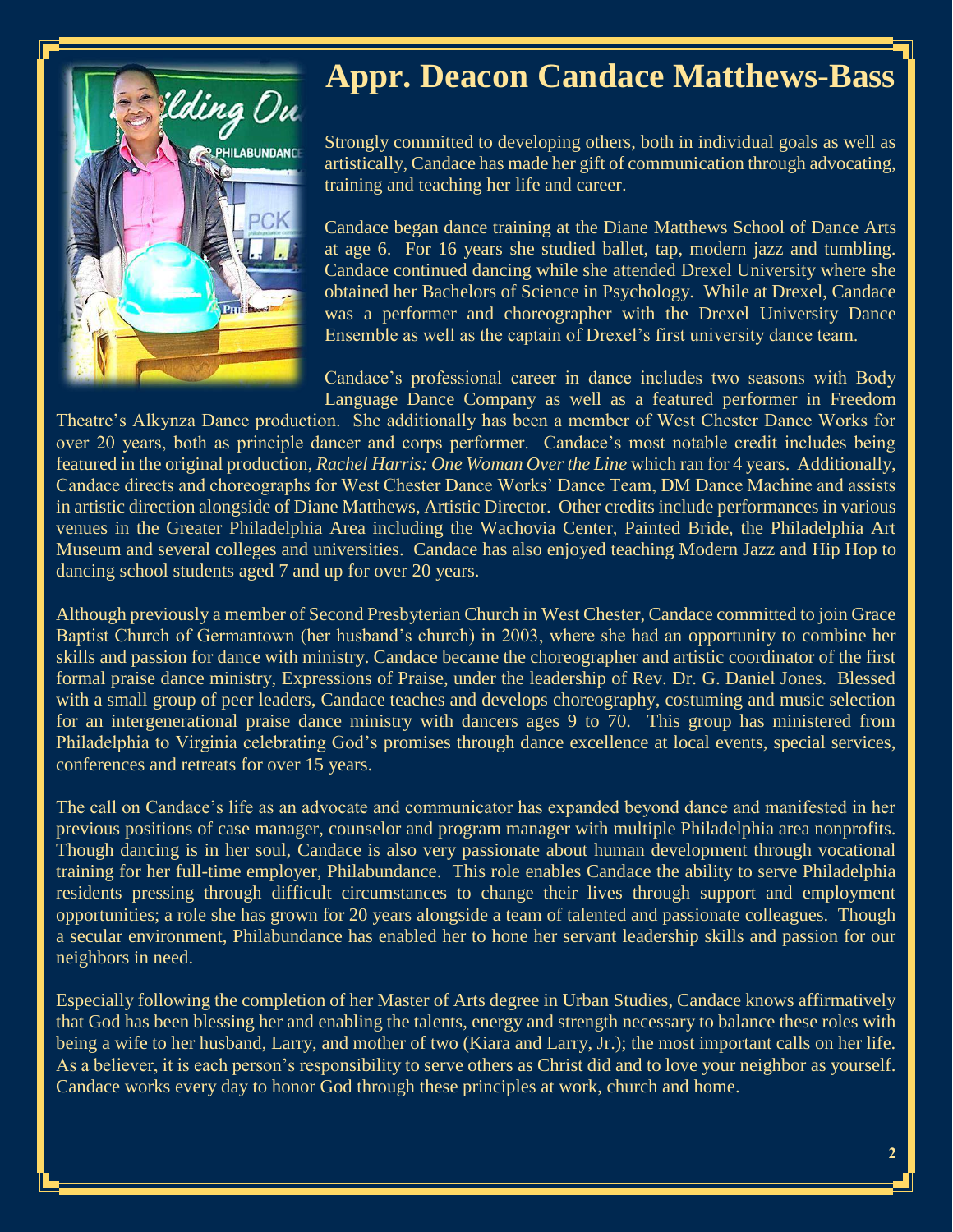#### **Appr. Deacon William Butler, Jr.**



William Butler, Jr., affectionately known as "Billy", is a native of Philadelphia, PA. Raised in the Germantown section of the City of Brother Love & Sister affection, Billy heard the Lord's call early in life and made his goal to serve the Lord. Billy became a member of the original Grace Baptist Church of Germantown at the age of 8. Billy sang with various Gospel Choirs over the past 25 years, but is now a proud member of Grace Baptist Church's Men's Chorus and Senior Choir.

Billy has excelled and been effective in many areas, but his platform has always been helping others whether in psychiatric units, outreach ministries, public or private education or street ministries. He is a Class of 2010, Cum Laude graduate of Gwynedd Mercy College possessing a Bachelor of Science in Business Administration.

Billy has been recognized by many and won prestigious awards from the NAACP, BEBASHI (John Blue Award), the Belmont Social Worker Award and Servant of the Year from Bright Hope Baptist Church. Billy has a wealth of knowledge and background in HIV/AIDS and has been educating people as an HIV Specialist for 13 years. He served as a Senior Member Service Representative at Community Behavioral Health helping members to connect to various Behavioral Health Service Agencies for the last 3 years. Recently, he was promoted to Team Leader in the Member Services Department providing training and education for staff on new treatment plans as well as a variety of special projects.

Billy loves the Dallas Cowboys and loves to attend the games in Dallas, Texas in his free time. He also thoroughly enjoys being a member of Grace Baptist Church's Drama Ministry. He additionally enjoys "preaching" homilies at Whosoever Mission in Germantown and Chestnut Hill Lodge in Wyncote as a member of the Missionary Ministry.

Billy is known as the "Prodigal child" who returned back to his roots at Grace Baptist Church of Germantown. He lives by Psalm 46: "God is our refuge and strength, a very present help in trouble." (KJV)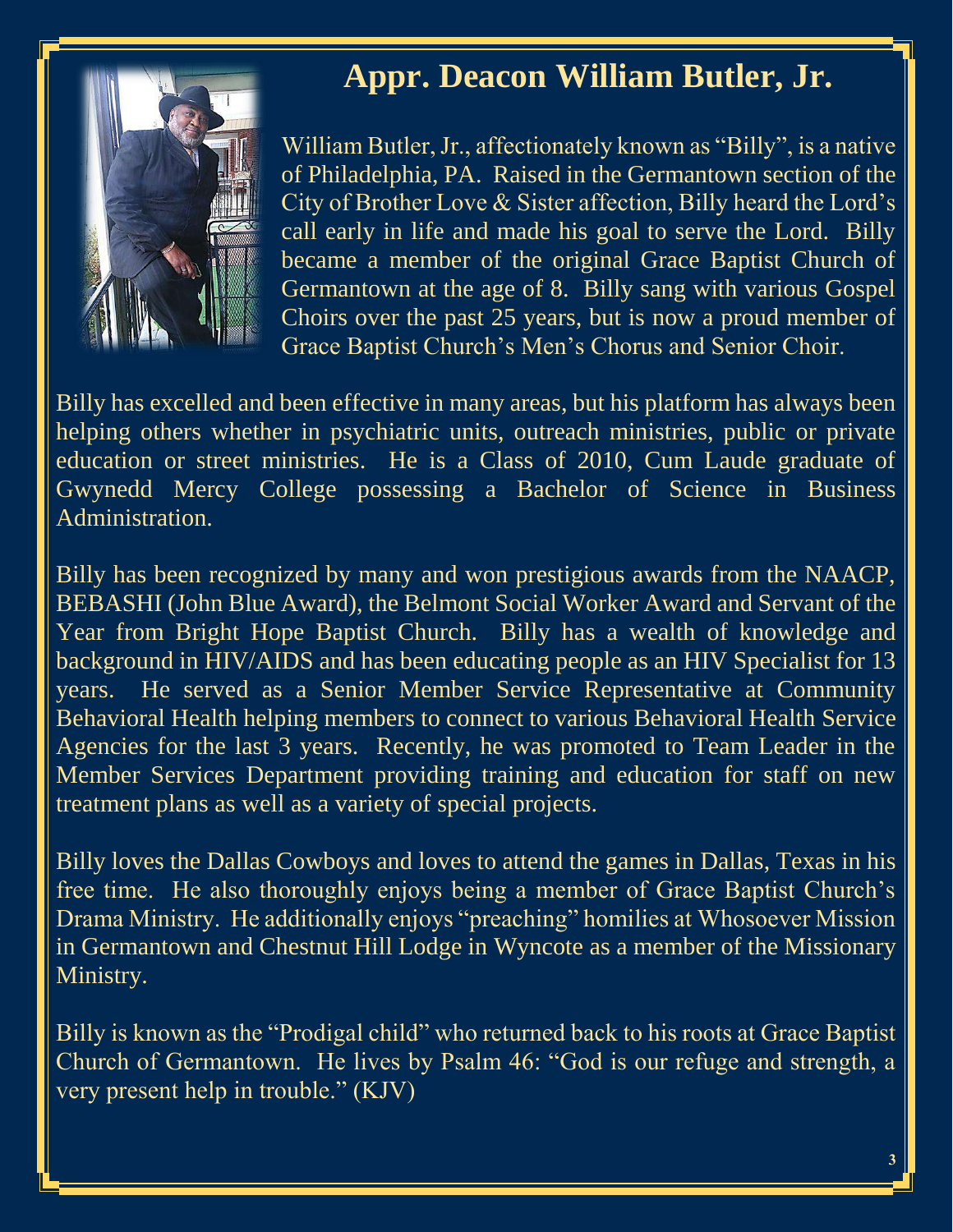### **Appr. Deacon Victoria Y. Crawford**

I am the last of nine children given to Augustus and Vivian Crawford born January 12, 1957. I was raised in a Christian home and belonged to The Greater Zion Church of God in Christ (later renamed The Bruce M. Oakley Memorial Temple of God in Christ after the passing of the founding pastor, Bruce M. Oakley. Under the leadership of Pastor Irene A. Oakley, I was saved at the age of 13 and I gave my life back to the Lord at the age of 21. I have since been, as we say, running for my life. It has been 42 years and I thank God for this ongoing journey.

My journey includes being an outgoing and solitude person. As a teenager, I loved reading, bowling, going to the movies and playing school with friends. We even tutored the neighbor's children. As an adult, my interest includes shopping, traveling and witnessing as the Lord leads me. A friend and I had a partnership of a shopping service to buy new garments and revamp clientele wardrobes. The business was called "Gofer's"; as our slogan states, we go for you.

I'm a particular mixture of gregariousness and quietness. I love talking about the books I've read. I am an avid reader of the Scriptures and not just for the knowing but for the living.

The choir is where I first started serving the Lord with knowledge of who He is. Later, I became the leader of the Outreach Ministry. However, God has used me more in personal evangelism, the one on one. This is the ministry I know God called me to because He has given me a heart for the lost and babes in Christ. Truly, I love talking about God and His word. Sunday School is a joy to me and so it was through Sunday School I answered God's call to teach. This is where God taught me, and others through me, that the Word of God can't get into us until we get into it.

I left my former church and began coming to Grace Baptist Church of Germantown in the summer of 2003. In December of 2003, I joined Grace under the leadership of the late Rev. Dr. G. Daniel Jones.

After attending for some time, I became one of the teachers in the Women's Bible Study that used to meet on Tuesday nights. Later, I became a Sunday School teacher, where I'm still serving. I have also had the opportunity to teach in the Church Wide Study and at Women's Retreat. For awhile, I was a part of the Evangelism Outreach Ministry and recently, I have been named the Facilitator of the Grace Book Club of which I've been a member for about 18 years.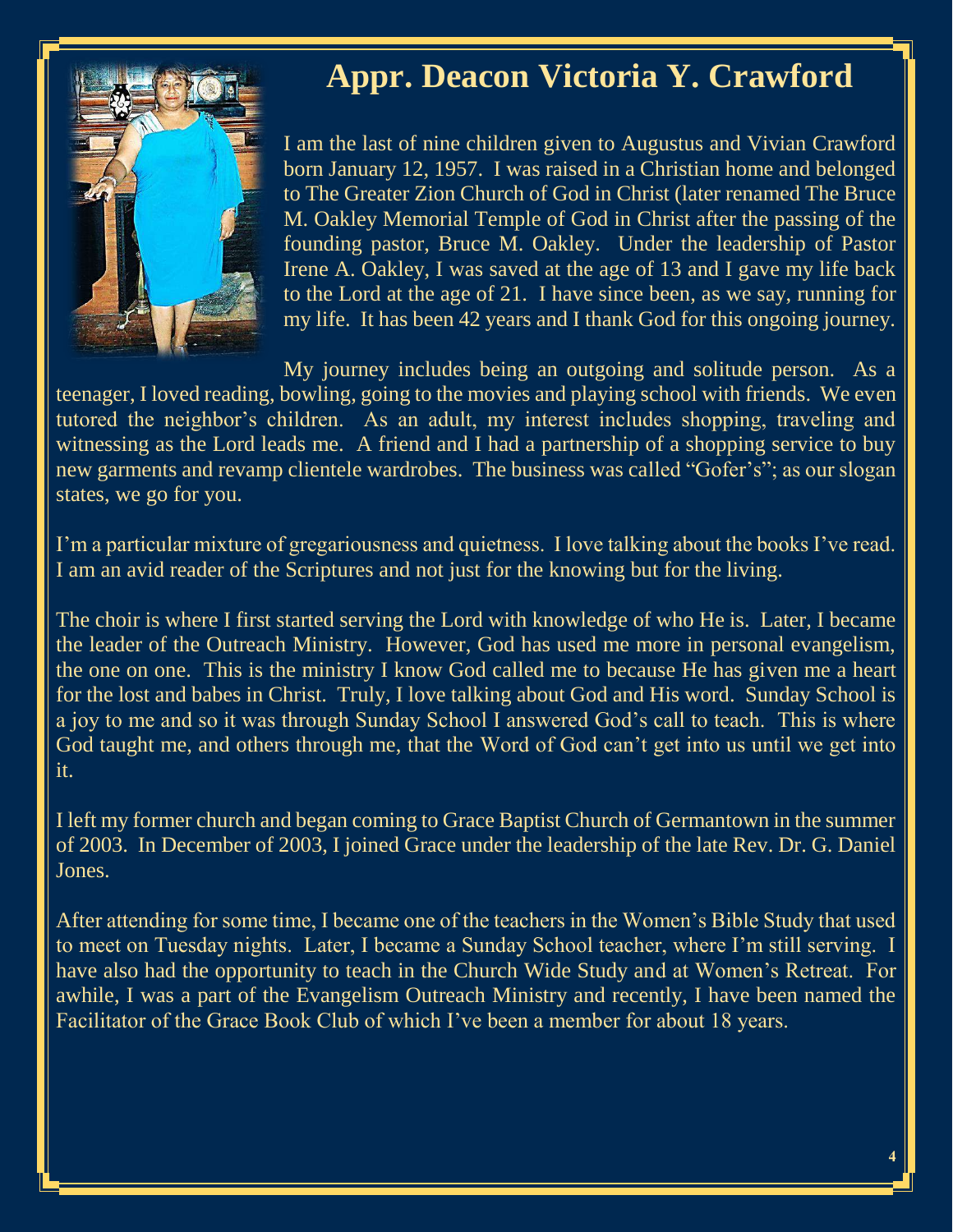

#### **Appr. Deacon Theresa Manley**

Theresa Manley was born in Brooklyn, NY, but was raised on Long Island in Bay Shore. After graduating from Bay Shore High School, she attended Curry College in Milton, MS but left after her sophomore year due to a lack of finance. She transferred to SUNY at Farmingdale and took classes as a Dental Assistant which she graduated.

After working in the dental profession for two years, she decided to take up her brothers offer to move to Denver, CO for a fresh start in the summer of 1979.

In Colorado, she worked for IBM Corporation for 12 years until the company down sized and let her whole department go. However, during this time she attended Kaplan University, an accredited online university located in Chicago, IL and received a BA in Legal Studies in 2010. She has worked as a Paralegal for law firms, as an Executive Assistant for small business and in the financial industry. After living in Colorado thirty years, she decided to move back to the East Coast where her son, Kaylend Manley, lives.

At Grace Baptist Church of Germantown, she is involved in Sunday School as a teacher and student. She volunteers for the Mission Blitz, and since joining Grace in November 2016, has gone on the evangelism walks on Saturdays.

She is an avid reader of history, fiction, non-fiction and Christian literature. She is a writer of short stories, which she is hoping to publish someday, and a song writer. She works at Comcast as a Project Coordinator and Executive Assistant.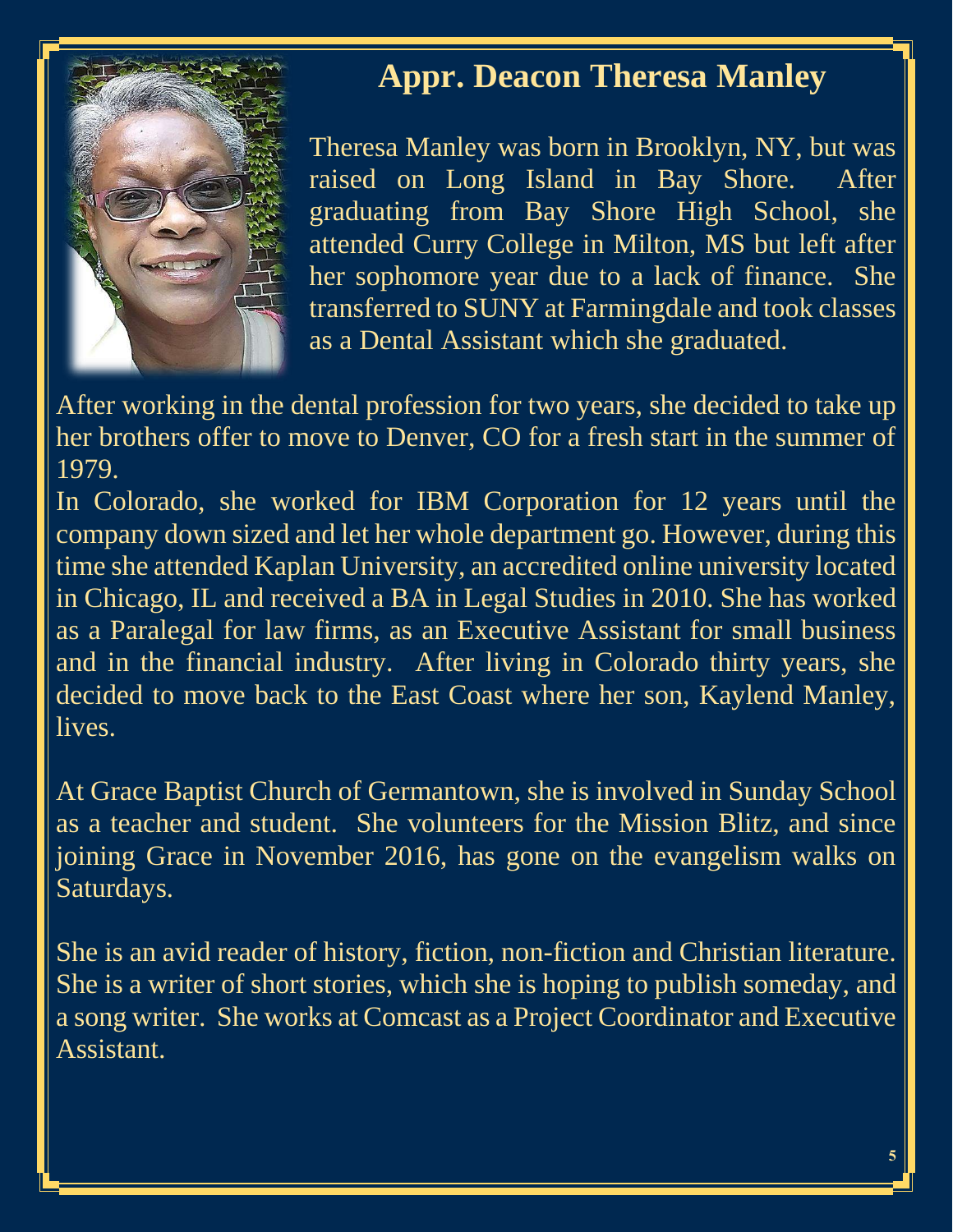

#### **Appr. Deacon Eugene Thompson**

Eugene Thompson known affectionately as "Gene" to his family and friends, is the sixth of eight children and the fourth of six sons born to the late James and Mary Thompson on January 11, 1953. At an early age, he accepted Jesus Christ as his personal savior, as he was baptized at the New Daniel Baptist Church in North Philadelphia. In 2005, Gene joined the Grace Baptist Church of Germantown and has been actively involved as a member of the Senior Ushers Ministry and is presently serving as its President. He is also a member of the church's Men's Ministry.

Gene was educated in the Philadelphia School System, graduating from Central High School in June, 1970. After high school, he continued his education attending Pennsylvania State University, where he majored in Business Administration and minored in Electrical Engineering. Later, he attended University of Phoenix where he majored in Information Science.

In 2014, Gene retired from the Hartford Steam Boiler Inspection and Insurance Company, a subsidiary of the Munich Reinsurance Company of America, after working several years as a Senior Engineering Technical Support Specialist and also as a Risk Evaluation Specialist. Currently, he works part-time as a Logistics Service Representative for the Laboratory Corporation of America, otherwise known as Labcorp, Inc.

He is a member of the following Masonic affiliations, Olive Branch Lodge # 8 of the Most Worshipful Prince Hall Grand Lodge of Pennsylvania; King Hiram Chapter # 2 of the Most Excellent Grand Chapter, Prince Hall Holy Royal Arch Masons of Pennsylvania and DeMolay Consistory # 1 of the United Supreme Council Ancient Accepted Scottish Rite of Freemasonry, Prince Hall Affiliation, Northern Jurisdiction, USA, Inc. Also, since 1971, he has been an active member of the Groove Phi Groove Social Fellowship Incorporated, having served as President of both its Philadelphia Graduate Chapter and more recently the Tri-County Graduate Chapter of Pennsylvania.

Gene is the spouse of Mrs. Violet Thompson, who is also a member of the Grace Baptist Church of Germantown, where she serves on the Deacons Auxiliary. They have three children, Israel, Iman and Janaya, along with five grandchildren and three great grandchildren. With God's Grace and Mercy, Gene is looking forward to expanding his service in the church and to the community and the world at large by spreading the Good News of the Gospel of Jesus Christ. Many thanks to the members of the Senior Ushers Ministry for allowing me to serve in a leadership capacity.

Psalms 118:1-2

"O Give Thanks Unto The Lord, For His Mercy Endureth Forever. Let Israel Now Say, His Mercy Endureth Forever."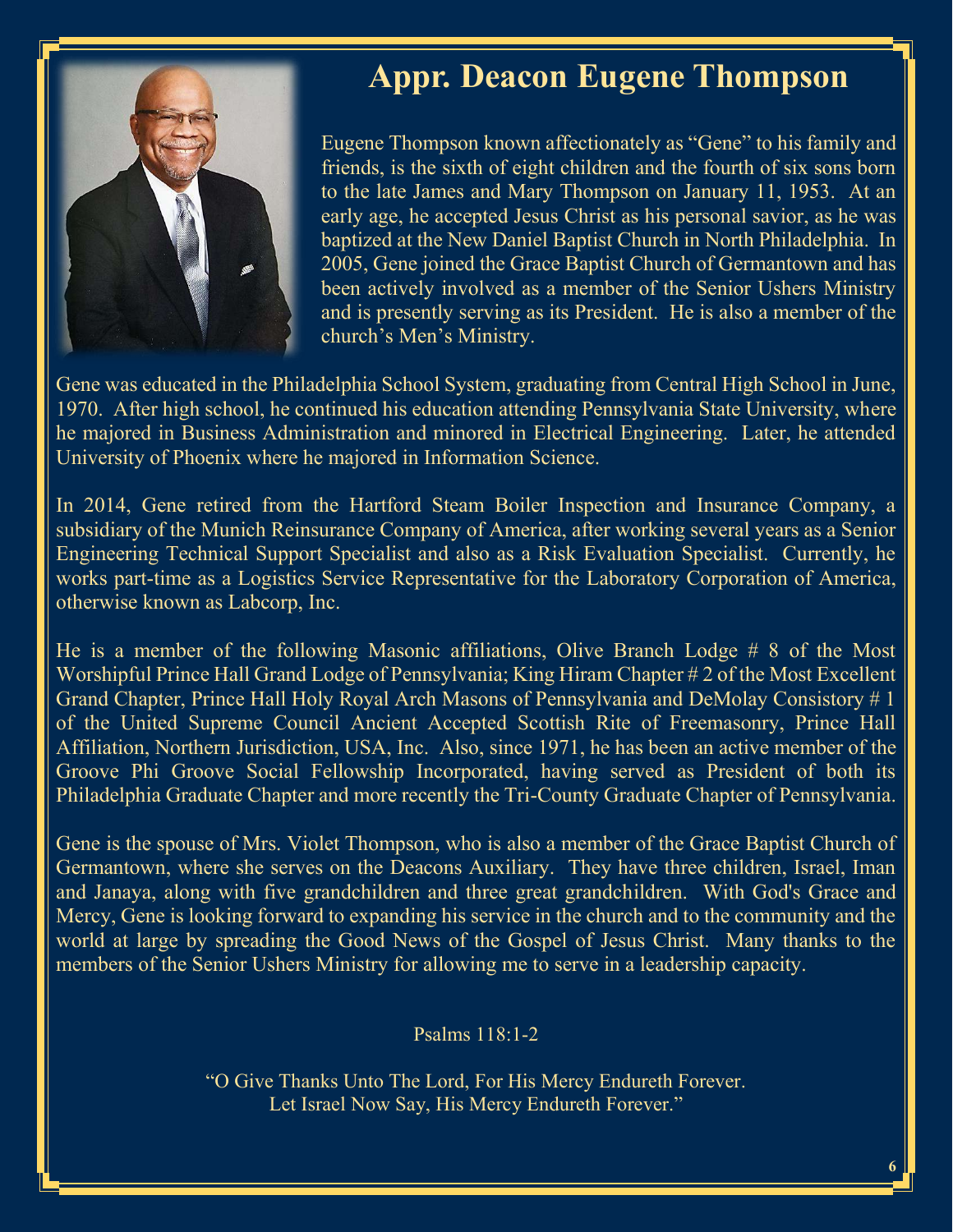## GRACE BAPTIST CHURCH OF GERMANTOWN

# DEACONS' ORDINATION SERVICE

SATURDAY, SEPTEMBER 19, 2020 ~ 2:00 PM

Rev. Carmen Watson, Worship Leader

Call to Worship & Opening Prayer Rev. Carmen Watson

Scripture Lessons

Presentation of the Ordinands **Deacon William L. Roberts** 

Statement from the Ordinands

 Apprentice Deacon William Butler, Jr. The Deacon as a Servant Leader Apprentice Deacon Victoria Y. Crawford Apprentice Deacon Theresa Manley<br>
Apprentice Deacon Candace Matthews-Bass<br>
The Deacon as a Christian Apprentice Deacon Candace Matthews-Bass The Deacon as a Christian<br>Apprentice Deacon Eugene Thompson The Deacon as a Family Leader Apprentice Deacon Eugene Thompson

Old Testament Isaiah 6:1-8 (NIV) Deacon Sandie Jordan-Gordon Deacon Beverly Terrence

Message from the Pastor **Rev. Dr. J. Henry Buck, Jr.,** Rev. Dr. J. Henry Buck, Jr., Senior Pastor

Charge to the Ordinands **Deacon Walter C. Vertreace** 

Prayer for the Ordinards Rev. Dr. J. Henry Buck, Jr., Senior Pastor

Closing Prayer Rev. Dr. J. Henry Buck, Jr., Senior Pastor

**7**